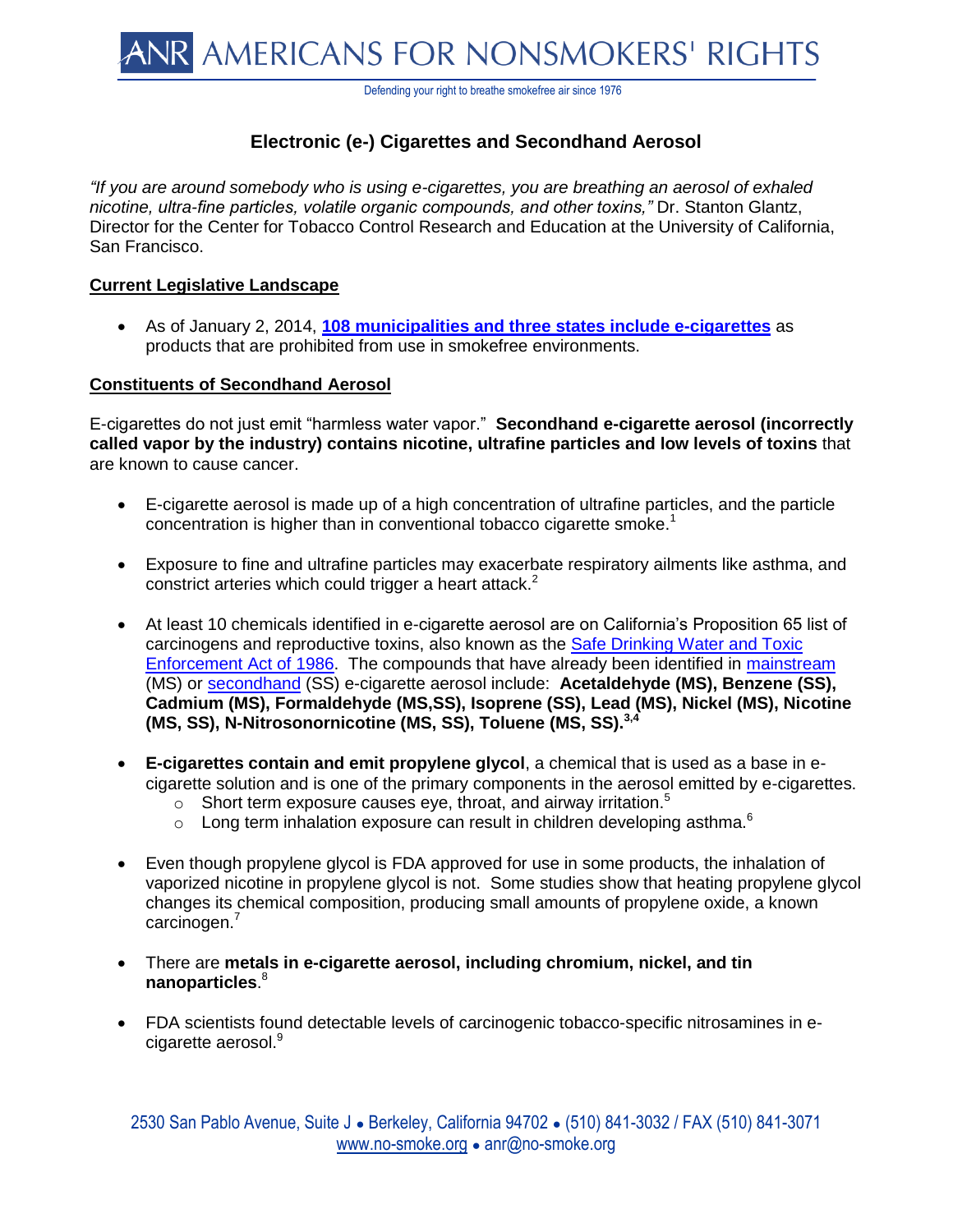- People exposed to e-cigarette aerosol absorb nicotine (measured as cotinine), with one study showing levels comparable to passive smokers.<sup>10</sup>
- **Diethylene Glycol**, a poisonous organic compound, was also detected in e-cigarette aerosol.<sup>11</sup>
- **Exhaled e-cigarette aerosol contained propylene glycol, glycerol, flavorings, and nicotine, along with acetone, formaldehyde, acetaldehyde, propanal, diacetin, and triacitine.<sup>12</sup>**
- Many of the elements identified in the aerosol are known to **cause respiratory distress and disease.** The aerosol contained particles >1 µm comprised of tin, silver, iron, nickel, aluminum, and silicate and nanoparticles (<100 nm) of tin, chromium and nickel. The concentrations of nine of eleven elements in e-cigarette aerosol were higher than or equal to the corresponding concentrations in conventional cigarette smoke.<sup>13</sup>
- E-cigarettes cause exposure to different chemicals than found in conventional cigarettes and there is a need for risk evaluation for both primary and passive exposure to the aerosol in smokers and nonsmokers.<sup>14</sup>
- Short term use of e-cigarettes has been shown to increase respiratory resistance and impair lung function, which may result in difficulty breathing.<sup>15</sup>
- Overall, e-cigarettes are a new source of **Volatile Organic Compounds (VOCs) and ultrafine/fine particles in the indoor environment,** thus resulting in "passive vaping."<sup>16</sup>

E-cigarette aerosol is a new source of pollution and toxins being emitted into the environment. We do not know the long-term health effects of e-cigarette use and although the industry marketing of the product implies that these products are harmless, the aerosol that e-cigarettes emit is not purely water vapor.

### *May be reprinted with appropriate attribution to Americans for Nonsmokers' Rights, © 2014*

### **REFERENCES**

 $\overline{a}$ 

<sup>&</sup>lt;sup>1</sup> Fuoco, F.C.; Buonanno, G.; Stabile, L.; Vigo, P., "<u>Influential parameters on particle concentration and size distribution in</u> [the mainstream of e-cigarettes,](http://www.sciencedirect.com/science/article/pii/S0269749113005307)" *Environmental Pollution* 184: 523-529, January 2014.

<sup>2</sup> Grana, R; Benowitz, N; Glantz, S. "[Background Paper on E-cigarettes](http://arizonansconcernedaboutsmoking.com/201312e-cig_report.pdf)," Center for Tobacco Control Research and Education, University of California, San Francisco and WHO Collaborating Center on Tobacco Control. December 2013.

<sup>&</sup>lt;sup>3</sup> Goniewicz, M.L.; Knysak, J.; Gawron, M.; Kosmider, L.; Sobczak, A.; Kurek, J.; Prokopowicz, A.; Jablonska-Czapla, M.; Rosik-Dulewska, C.; Havel, C.; Jacob, P.; Benowitz, N., "Levels of selected carcinogens and toxicants in vapour from [electronic cigarettes,"](http://tobaccocontrol.bmj.com/content/early/2013/03/05/tobaccocontrol-2012-050859.abstract) *Tobacco Control* [Epub ahead of print], March 6, 2013.

<sup>&</sup>lt;sup>4</sup> Williams, M.; Villarreal, A.; Bozhilov, K.; Lin, S.; Talbot, P., "Metal and silicate particles including nanoparticles are [present in electronic cigarette cartomizer fluid and aerosol](http://www.plosone.org/article/info:doi/10.1371/journal.pone.0057987)," *PLoS ONE* 8(3): e57987, March 20, 2013.

<sup>5</sup> Wieslander, G; Norbäck, D; Lindgren, T. ["Experimental exposure to propylene glycol mist in aviation emergency training:](http://www.ncbi.nlm.nih.gov/pmc/articles/PMC1740047/)  [acute ocular and respiratory effects.](http://www.ncbi.nlm.nih.gov/pmc/articles/PMC1740047/)" *Occupational and Environmental Medicine* 58:10 649-655, 2001.

<sup>&</sup>lt;sup>6</sup> Choi, H; Schmidbauer,N; Spengler,J; Bornehag, C., "<u>[Sources of Propylene Glycol and Glycol Ethers in Air at Home](http://www.ncbi.nlm.nih.gov/pmc/articles/PMC3037050/)</u>," *International Journal of Environmental Research* and *Public Health* 7(12): 4213–4237, December 2010.

<sup>&</sup>lt;sup>7</sup> Henderson, TR; Clark, CR; Marshall, TC; Hanson, RL; & Hobbs, CH. "<u>Heat degradation studies of solar heat transfer</u> [fluids](http://www.sciencedirect.com/science/article/pii/0038092X81900335)," *Solar Energy*, 27, 121-128. 1981.